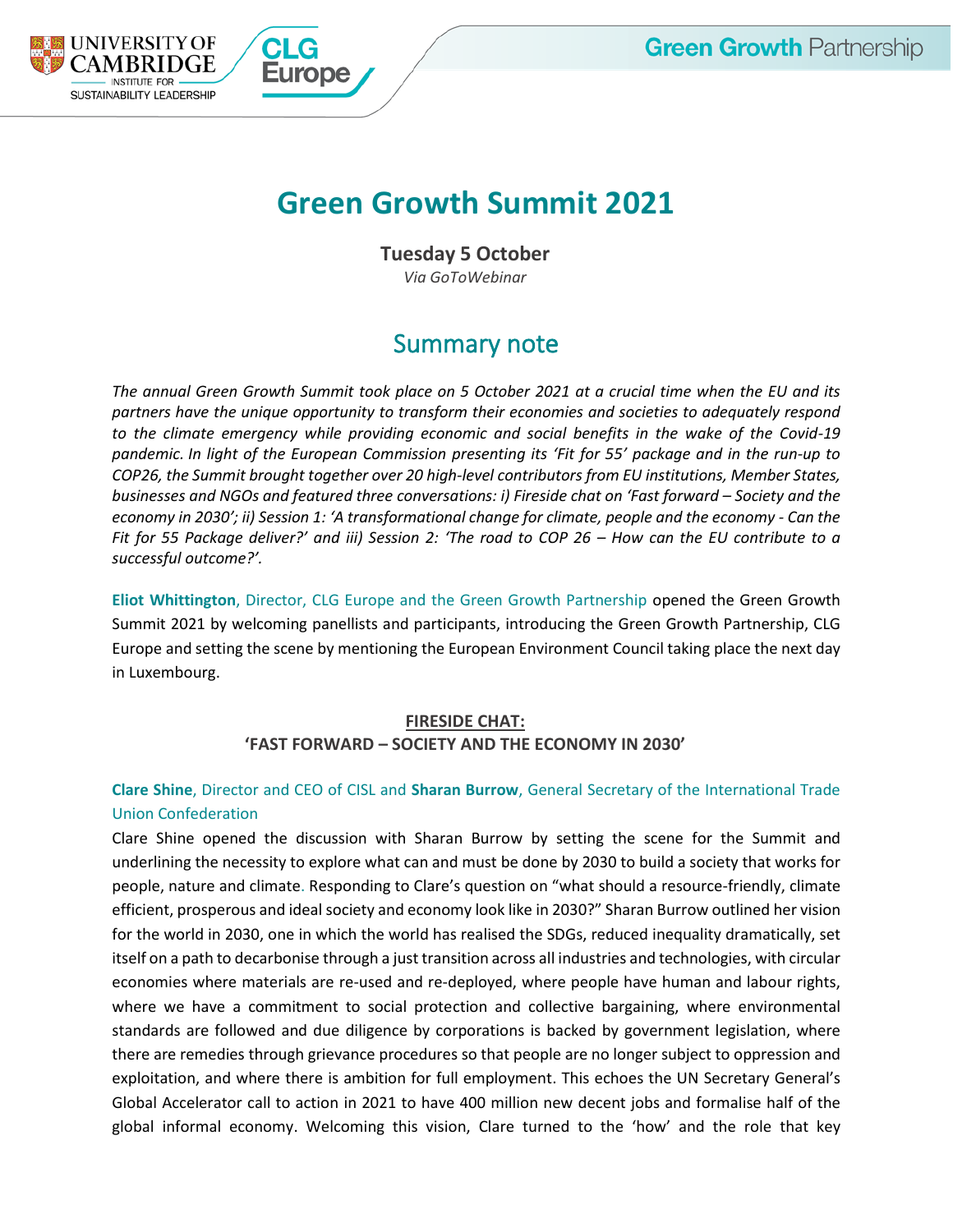

stakeholders should play in this process, including companies and investors and the role of partnerships Sharan Burrow stressed that it will be key to deploy ESG standards and ensure the trillions are invested not only for good returns but also on the basis that they won't contribute to environmental destruction or oppression in supply chains. She explained that Covid-19 has exposed the convergence of crises and high levels of inequalities that need to be addressed to build resilience. For her, the roadmap for addressing these interrelated issues is the SDGs and the Paris Agreement, but unless governments raise their ambition and build people's trust in the transition, there will be risks of social tension. To Clare's question on how Sharan views the European Fit for 55 Package and how it can potentially serve a beacon role, Sharan reiterated the importance of a new social dialogue and believes Europe is on track with many of its initiatives, including with its commitment to increase the minimum living wage and collective bargaining. Sharan Burrow concluded by summarising the priorities in her view to kick start the change needed: quality education and healthcare, human and labour rights, due diligence with compliance and remedy, partnerships with social dialogue and government power through legislation and procurement will be key ingredients to get to this 2030 vision. Clare welcomed Sharan's call to action as she handed over to Eliot to introduce the Summit discussions on how the Fit for 55 can help deliver this transformational change.

### **SESSION 1: 'A TRANSFORMATIONAL CHANGE FOR CLIMATE, PEOPLE AND THE ECONOMY - CAN THE FIT FOR 55 PACKAGE DELIVER?'**

#### **Eliot Whittington**, Director, CLG Europe and the Green Growth Partnership

**±urope** 

In his introductory remarks for Session 1, Eliot Whittington officially launched CISL and CLG Europe's latest report: *[Fit for 55? A progressive business perspective on the EU's transformative climate package](https://www.corporateleadersgroup.com/fit-for-55-a-progressive-business-perspective-on-the-eus-transformative-climate-package#:~:text=%E2%80%9CThe%20EU%20Fit%20for%2055,to%20become%20the%20new%20norm.)*. He summarised key findings of the report, including that business will play a key role in the transition, that ambition must be maintained across the package. The Package must be treated as a whole and that the Green Deal and the package should be treated as a growth strategy.

#### **Frans Timmermans**, Executive Vice President, European Commission - *VIDEO MESSAGE*

Executive Vice President Timmermans thanked the Green Growth Partnership and provided an overview of the Fit for 55 legislative proposals, and its goal to ensure a just transition that will leave no one behind. He highlighted that the Green Deal is a growth strategy, where environmental, economic and social sustainability go hand in hand, creating new jobs and massive opportunities. It will provide certainty, boost investment and innovation so that industry can lead the transition; in this way, European companies are integral to the solution. He mentioned the benefits of a revised ETS, carbon price, Carbon Border Adjustment Mechanism (CBAM) and green supply chains, all while recognising that none of these measures will be easy to put in place. Nevertheless, EVP Timmermans maintained that we must look to the long term and not be deterred by short term fears, such as caused by the ongoing energy price hikes. He ended by highlighting the importance of COP26 in Glasgow, stressing that this is a global problem and highlighting promising leadership and finance.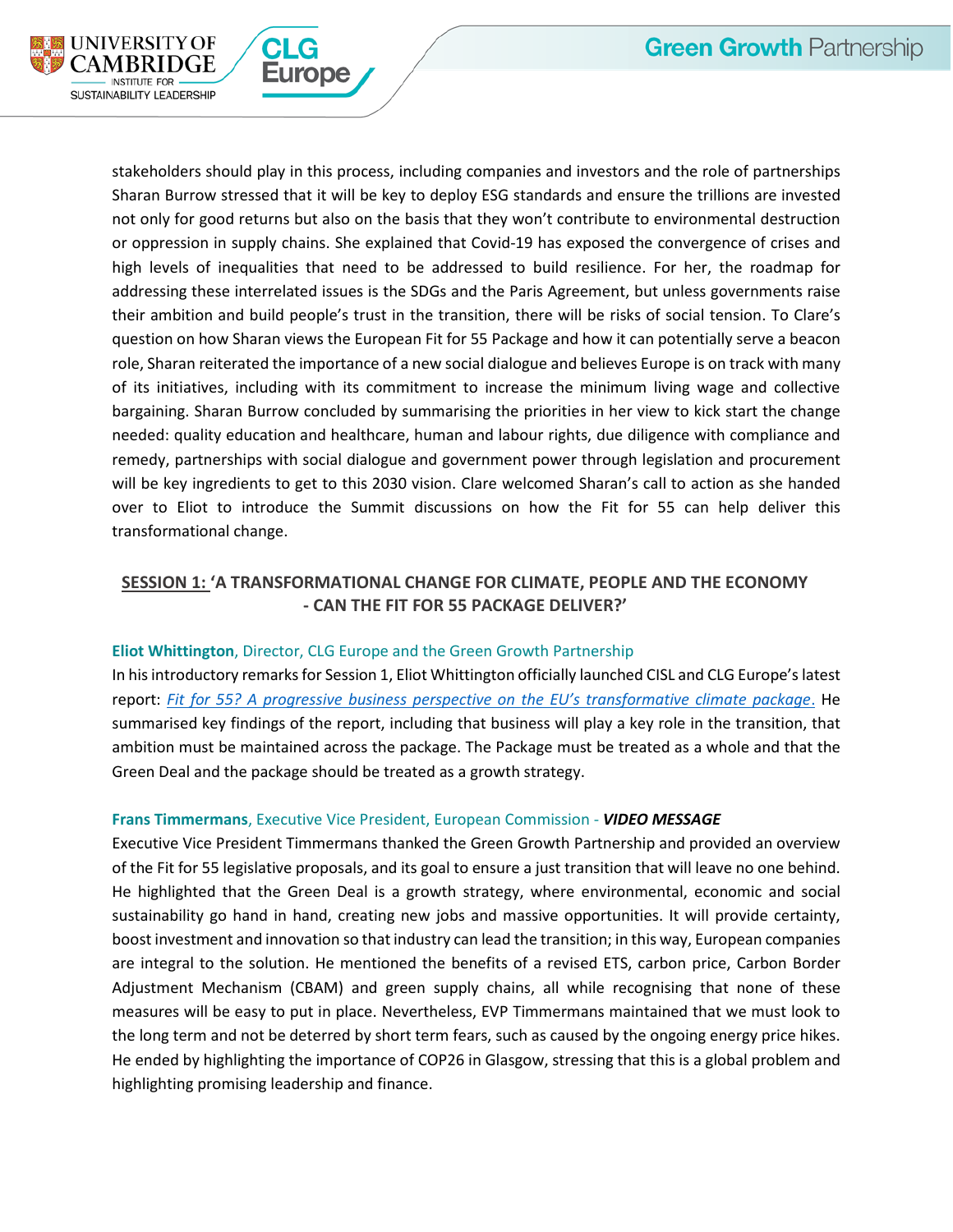

#### **Carole Dieschbourg**, Minister for the Environment, Climate and Sustainable Development, Luxembourg

Minister Dieschbourg began by highlighting that the Fit for 55 package is necessary in shaping the longterm goal of climate neutrality by 2050 and in translating it into real-life practices, while also stressing that several elements need strengthening to ensure that the implementation of the package both deepens and broadens decarbonisation across all economic sectors. Decarbonisation will affect the entire economic spectrum and also have an impact on citizens, which is why it will be crucial to ensure that no one is left behind. Minister Dieschbourg then focused on several specific elements of the package: she expressed concern that revenues from the ETS extension to buildings and road transport would not be distributed fairly, and that the revision of the Regulation on CO<sub>2</sub> emission performance standards for cars and vans does not go far enough in terms of its level of ambition. Climate policy and circular economy are closely interlinked and will open up significant opportunities in the net zero transition to bring economic benefits, including creating more green jobs. However, it remains to be seen whether this interlinkage is sufficiently addressed in the proposed framework. Minister Dieschbourg concluded by stressing the opportunity and need for the EU to lead by example.

#### **Andrej Vizjak**, Minister of the Environment and Spatial Planning, Slovenia

rope

Andrej Vizjak spoke about the work and challenges faced by the Slovenian Presidency of the European Council and highlighted the importance of the role of the business sector. He believes that the Fit for 55 package is a crucial and ambitious step in the right direction and that all major elements (carbon pricing, increased targets and stronger regulation) will need to be carefully calibrated and harmonised. As such, all these elements, in particular carbon pricing, should fit several preconditions: i) should be adequate to achieve set targets; ii) should at the same time not harm competitiveness of the economy; and iii) should prevent negative impacts on the most vulnerable parts of society.

#### **Rafael Mateo Alcalá**, Chief Executive Officer, ACCIONA Energía

Speaking on his experience working to navigate net-zero at ACCIONA, Rafael Mateo Alcalá reflected that the Fit for 55 package will make a critical difference by making the EU more energy-independent. While the opportunities of the package are great and it includes many good measures - for example, protecting the competitiveness of European industries - further advancements are needed. Citizens, corporations and governments' embracement and acceptance is critical because maintaining the status quo generates large inaction costs. Renewable energy technologies are the cornerstone of the transition. The two main challenges faced by renewable energy is permitting and grids. The EU has the opportunity to be a pioneer at the forefront of this revolution.

#### **Pascal Canfin**, Member of the European Parliament

MEP Canfin shared his thoughts on the '2030 package' (referring to the way the European Parliament calls the Fit for 55 Package) of which he is extremely supportive. In particular, he supports the balanced approach to the phase out of ICE cars by 2035 and of the CBAM, which he believes is WTO compatible. With regards to the ETS reform, MEP Canfin expressed his scepticism about the extension of the system to housing, heating and road transport, which he believes would have a very limited climate impact while having too high of a political cost. MEP Canfin explained that what works for corporates does not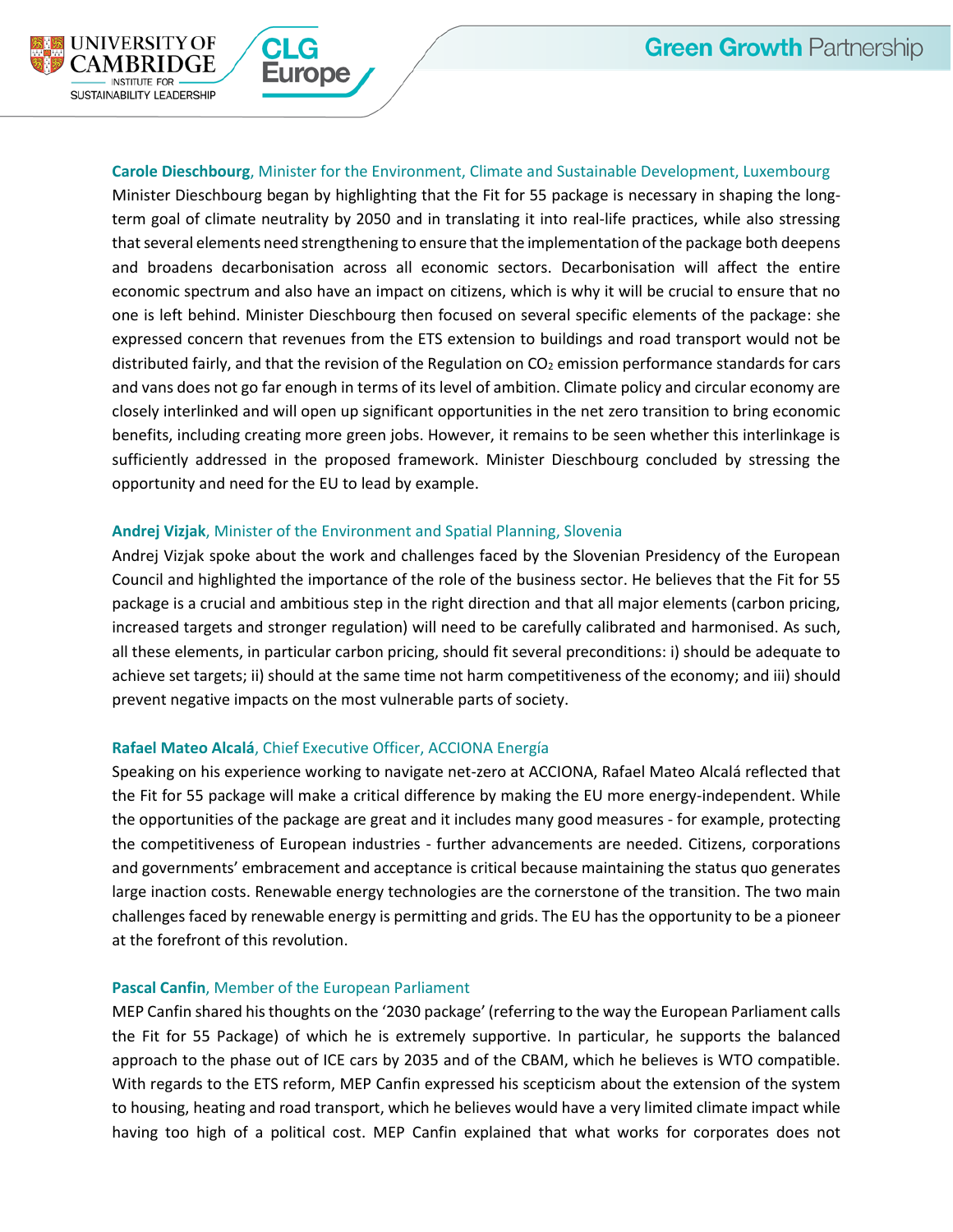UNIVERSITY OF

**NSTITUTE FOR TAINABILITY LEADERSHIP** 

necessarily work for households, which is why he is working on alternative options for the ETS. Finally, MEP Canfin stressed that this package is one piece of an even bigger picture; the Green Deal is more than 50 laws that will be changed, reviewed, or introduced.

#### **Wendel Trio**, Director, CAN Europe **(respondent)**

Wendel Trio responded to the first round of policymaker interventions by reminding those present of the growing impacts of climate change, and that a failure to deliver on the Fit for 55 Package will negatively affect the economy, environment and peoples' livelihoods. Moreover, he called for even more ambitious 2030 climate pledges because the world is still heading towards 2.5°C of warming. Hence, he called on lawmakers to inject the highest level of ambition and integrity in each and every legislative proposal of the package so as to come closer to the EU's fair share of achieving the 1.5°C commitment. Mr Trio called on everyone to pull their weight and would prefer to see a 65% target by 2030.

#### **Krista Mikkonen**, Minister of the Environment and Climate Change, Finland - *VIDEO MESSAGE*

Kicking off the second round of discussions on the Fit for 55 package, Krista Mikkonen's video message reflected on the intense and important negotiations ahead, including at the Environment Council the following day. She underlined that the big picture ambition of reaching at least 55% reductions by 2030 cannot be watered down and that time is limited. She praised the Green Growth Partnership for playing an important role in driving ambitious climate policy in the EU and highlighted the importance of the progressive business voice. In addition, businesses who are frontrunners will be in a prime position to reap the benefits of the green transition. The business voice will be important in the conversation surrounding the ETS, sector emissions reductions pathways, and renewable energy development. Citizens also have an important role to play and must show their support for the package.

# **Annika Jacobson**, State Secretary to Minister for Environment and Climate and Deputy Prime Minister Per Bolund, Sweden

On behalf of Sweden, Annika Jacobson stressed that the time to deliver is now. In light of the IPCC reports, there is an urgency to deliver enhanced 2030 targets. The EU can manifest global leadership by leading on the implementation of policy and reaching its climate neutrality target. A coherent framework with a mix of policy measures focusing on emission reductions will be key. Enhancing synergies will both reduce emissions and create added value for citizens. The Fit for 55 Package and the green recovery will help us kick start the economy post-Covid and accelerate the climate transition.

#### **Annette Stube**, Executive Vice President of Sustainability, Stora Enso

As a representative of leading global provider of renewable solutions in packaging, biomaterials, wooden constructions and paper, Annette Stube spoke about planetary boundaries and the need for businesses to go beyond sustainability to become regenerative. With regards to the Fit for 55 Package, Stora Enso is focusing on LULUCF and the EU ETS. The company believes that European forests should not carry the burden of high-emitting sectors. Furthermore, the company believes that the EU ETS has been a success and hopesthis continues. Stora Enso had, however, hoped for stronger policies promoting carbon capture and storage (CCS) and bioenergy with carbon capture and storage (BECCS).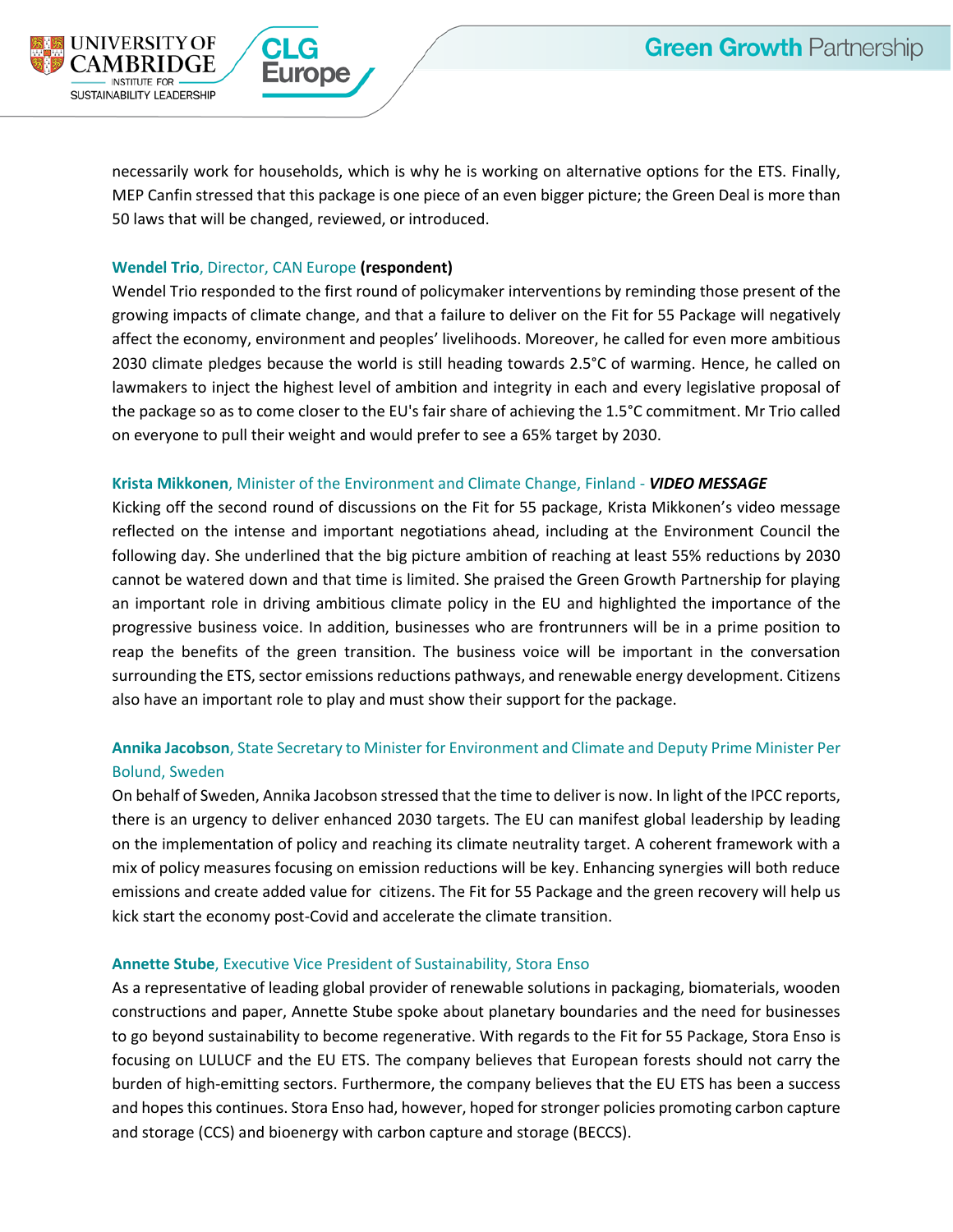

#### **Doru Mitrana**, Program Director, Sustainability Embassy Romania **(respondent)**

Doru Mitrana was pleased to hear the calls for ambition to be included in European legislation and pointed out the need to explore the instruments that will make this transition possible for businesses. He explained that to counter business as usual and resistance to change, companies need to be clear about how they can translate these ambitious goals in their day to day operations. Strengthening guidelines on non-financial reporting requirements and disclosure will help businesses do this by understanding their impact and use it as a management tool. It is also an opportunity for companies to understand how they can contribute to the wider SDGs and ultimately help build social acceptance of the Package.

#### **Petr Vítek**, Chairman of the Supervisory Board, Change for the Better **(respondent)**

Representing the Czech business network 'Change for the Better', Petr Vítek provided a sobering view from a Czech perspective about the level of readiness for Fit for 55 in his country: the Czech Republic is not on track to reach the EU targets and is not ready to transform the economy for several reasons. The first reason is that the country is deeply politically divided and that net zero has not yet been widely accepted. Secondly, sustainability is still perceived as a cost rather than a benefit, so most companies still believe in the business-as-usual scenario. Thirdly, there are widening social divisions in the country. However, more and more business actors accept and even welcome that there is a need to put a price on carbon to create real business opportunities. Petr Vítek expressed that before the new measures of the Package can be introduced, further engagement of policymakers with progressive businesses, for example on the carbon tax, will be an important step.

# **SESSION 2: 'THE ROAD TO COP26 – HOW CAN THE EU CONTRIBUTE TO A SUCCESSFUL OUTCOME?'**

#### **Matt Toombs**, Director of Campaigns & Engagement, COP26 unit, UK Cabinet Office

Matt Toombs kicked off Session 2 by detailing the priorities of the UK COP26 Presidency in the lead up to COP26 in Glasgow. These focused on keeping the pathway to 1.5°C alive, as well as finance, and adaptation. Mr Toombs highlighted the critical role of non-state actors in raising ambition, demonstrating action in the real economy, and influencing national positions. Other areas of priority for the Presidency are phasing out coal, addressing deforestation, increasing sustainable agriculture, increasing zeroemission vehicles, and delivering USD 100 billion in climate finance. Mr Toombs was optimistic in light of the progress seen at the G7, particularly with regards to keeping 1.5°C alive as well as with climate finance and coal phase out. Nevertheless, Mr Toombs stressed that there was still a long way to go. He thanked the EU and businesses for their support, praised the Fit for 55 Package, and he called on all businesses to join the Race to Zero and to collaborate with each other across sectors and with governments.

# **Dimitrios Zevgolis**, Deputy Acting Head of Unit, International and Mainstreaming and Policy Coordination, European Commission

Representing the European Commission, Dimitrios Zevgolis highlighted three main areas which would contribute to a successful outcome for the EU at COP26: First, the outcome must be to keep the 1.5°C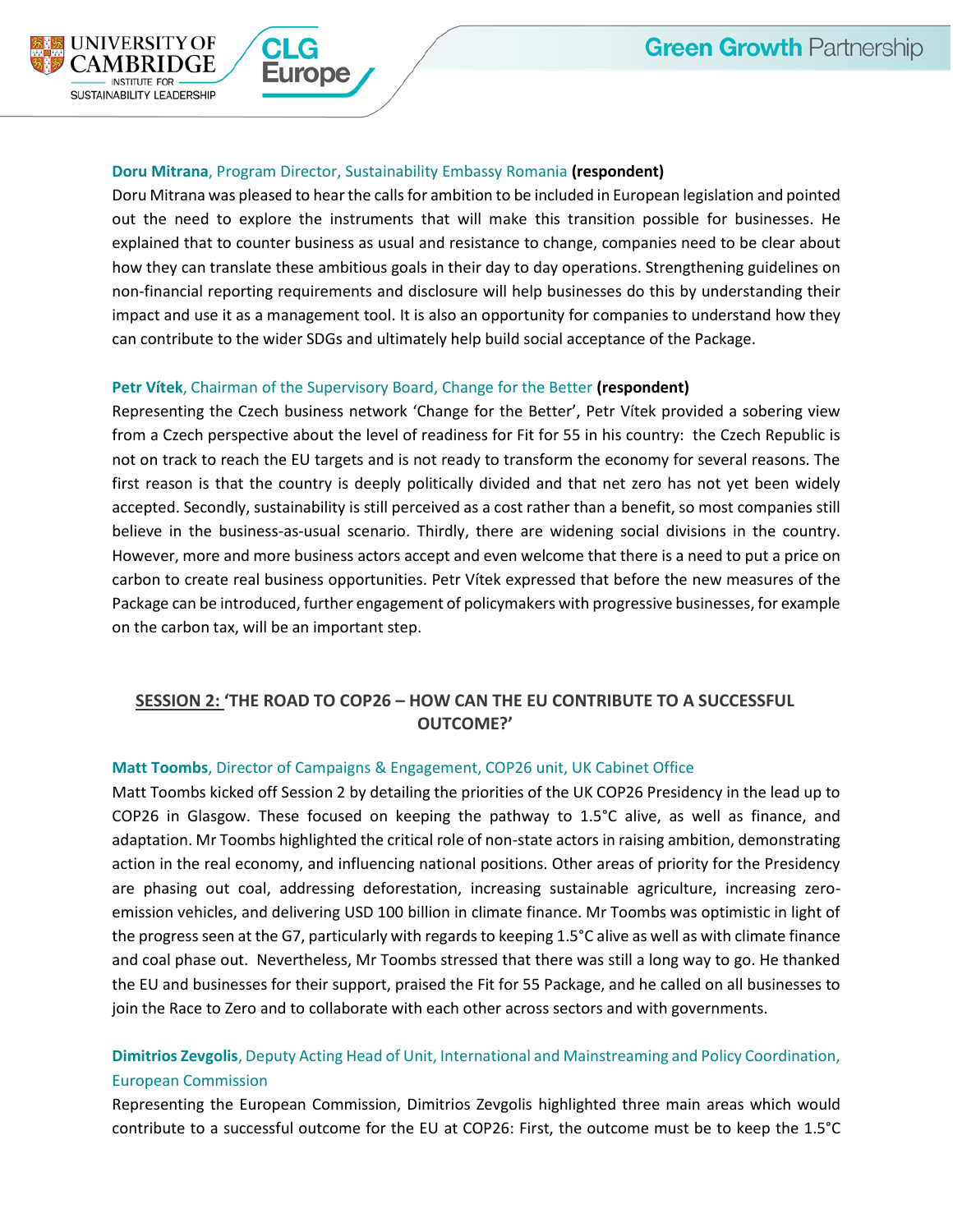

target within reach in this decade and show how this can be achieved; second, strengthen action on adaptation; and third, demonstrate solidarity with the developing countries most affected by climate change and build momentum to align financial flows with the Paris goals. Regarding the 1.5°C target, Parties' NDCs must be enhanced to reduce emissions this decade, and COP26 needs to give visibility to the sectoral initiatives and specific commitments that support the target. The COP26 outcome should also call on Parties to demonstrate how they are stepping up their adaptation action. The EU has developed an adaptation strategy. The EU is committed to providing more sustained investments for adaptation to the most vulnerable regions, also supporting build back better strategies. On aligning financial flows globally, ministerial discussions will be important opportunities to demonstrate ambition, which will also come from broader mobilisation of climate finance and conducive policies by all Parties.

#### **Mathias Fischer**, State Secretary, Ministry of Climate and Environment, Norway

State Secretary Fischer echoed Mr Toombs' and Mr Zevgolis' assessment that a successful COP is one that keeps 1.5°C alive "because the science is clear that 1.5°C cannot just be a hopeful ambition but is a necessity – policy needs to follow the science." In order to build trust, all countries need to enhance their NDCs, have clear climate action plans, and finalise the Paris rulebook. The State Secretary praised the EU for its Fit for 55 Package because it can be used as an example of high ambition and concrete plans. In addition, the Package incorporates social elements and shows how business can be part of the solution. Mr Fischer sees climate action not as a burden but as an opportunity for businesses to race towards new technologies.

#### **Jytte Guteland**, Member of the European Parliament

ırope

MEP Jytte Guteland began her statement by expressing how welcome it is that the public and private sectors are joining forces via avenues such as the Green Growth Summit, because policymakers need to collaborate with business to ensure that action is taken. She has already seen much progress through successful collaboration in Sweden, including the production of fossil-free steel and carbon-neutral iron and batteries, which would not have been imaginable even a few years back. With regards to COP26, MEP Guteland believes that the timing of the Fit for 55 Package could not have been better – as it sets the EU up to be a leader in the global climate conversation. She reminded attendees of the Summit that current commitments only add up to 3.2°C and in this context highlighted how important it was for the United Sates to return as a main actor at COP26 and that China must continue to set ambitious targets. MEP Guteland stressed that "we need to turn the discussion from pledges to action, and specifically what concrete actions the parties need to take." The message MEP Guteland will bring to COP26 as a European Parliament delegate is that we need to treat the climate crisis as a climate emergency and therefore increase ambition.

#### **Keith Anderson**, Chief Executive Officer, Scottish Power

Mr Keith Anderson spoke about the importance of collaboration between companies and governments, while reflecting on ScottishPower's transformation over the past 25 years to turn itself 100% green. ScottishPower was the first energy company in the UK to ditch coal and gas and invest 100% in green generation, and they are also investing in the energy grids that are the backbone of delivering cleaner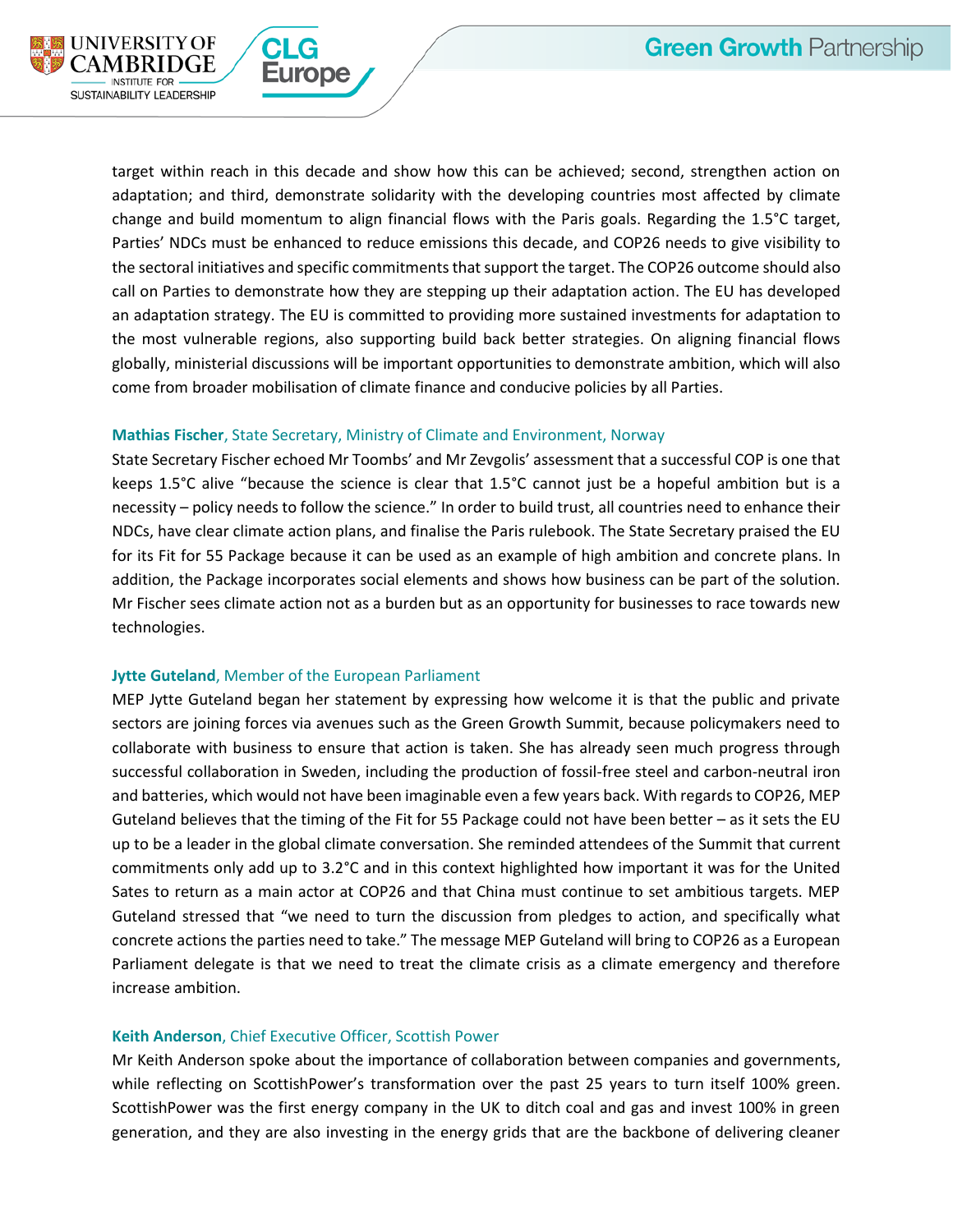

transport and heating. ScottishPower's business model views all its activities (from commercial to environmental opportunities) through the prism of net zero, in order to accelerate the pace and scale of decarbonisation. Mr Anderson sees similar opportunities for the entire world to be part of a green economic recovery via investment in renewables; the rapid decarbonisation of whole sectors, such as transport, heavy industry and domestic heating; the roll-out of new infrastructure, and skills and jobs to every region. For Mr Anderson, the environmental and economic cases for decarbonisation are completely aligned and collaboration between sectors is vital to drive innovation and progress. ScottishPower views the challenges ahead (including innovation) as an opportunity instead of a burden and COP26 is a way of demonstrating how to do it from a business perspective.

#### **Kaja Tael**, Ambassador for Climate and Energy Policy of Estonia

**rope** 

Ms Kaja Tael is proud of the Fit for 55 Package because it sets up the European Union to not just 'talk the talk' but also 'walk the talk' in-between COPs. Since the last COP, the EU has reinvented climate diplomacy through workshops, alliances and coalitions. Whether these have been successful, only the COP26 will tell. Examples of alliances that the EU is leading on are the Powering Past Coal Alliance, the Global Methane Initiative, and the Beyond Oil and Gas Alliance. Using the example of her own country of Estonia, Ms Tael believes that even small countries can play their part, working on alliances and contributing with new technological solutions. Estonia has been actively working with UNEP on DEAL, a program which supports global digital environmental data, which is available and comparable.

#### **Thomas Lingard**, Global Climate & Environment Director, Unilever

Thomas Lingard described Unilever's successes and challenges in the company's journey towards achieving sustainability and net zero. There are three major shifts that he believes need to occur globally for businesses, such as Unilever, to be successful in achieving their goals. The first is a shift in policy, the second is a shift in investment, and the third is a transformation of the mindset – integrating the social, economic and environmental. Unilever is very supportive of the Fit for 55 Package and is thankful for all those in the room that helped make it happen. Mr Lingard however also stressed the need to translate targets into actual policy, with particular emphasis on carbon pricing, the just transition, coal and repurposing agricultural subsidies. Mr Lingard concluded by calling for higher ambition.

#### **Sophie Punte**, Managing Director of Policy, We Mean Business Coalition

Sophie Punte provided an overview of the We Mean Business Coalition (WMBC)' focus and main objectives in the run up to COP26, at the COP, and post-COP. Pre-COP, WMBC sees the G20 Summit as an opportunity to raise the collective ambition of G20 Leaders on climate, as it sets the ground for COP26 and beyond. The We Mean Business Coalition coordinated an Open Letter signed by hundreds of companies urging G20 Leaders to go all in for 1.5°C: halve global emissions by 2030, end coal, align public finance & COVID-19 recovery with 1.5°C trajectory. At COP26, in Glasgow, WMBC aims to protect the integrity of the Paris Agreement in particular in relation to a) keeping the 1.5°C goal within reach; b) aligning climate finance with the 1.5°C goal and considering adaptation and developing countries, c) making sure that Article 6 retains environmental integrity and emphasizes the role of carbon pricing. After the COP, it will be important for EU businesses to play a complementary role to EU and Member State